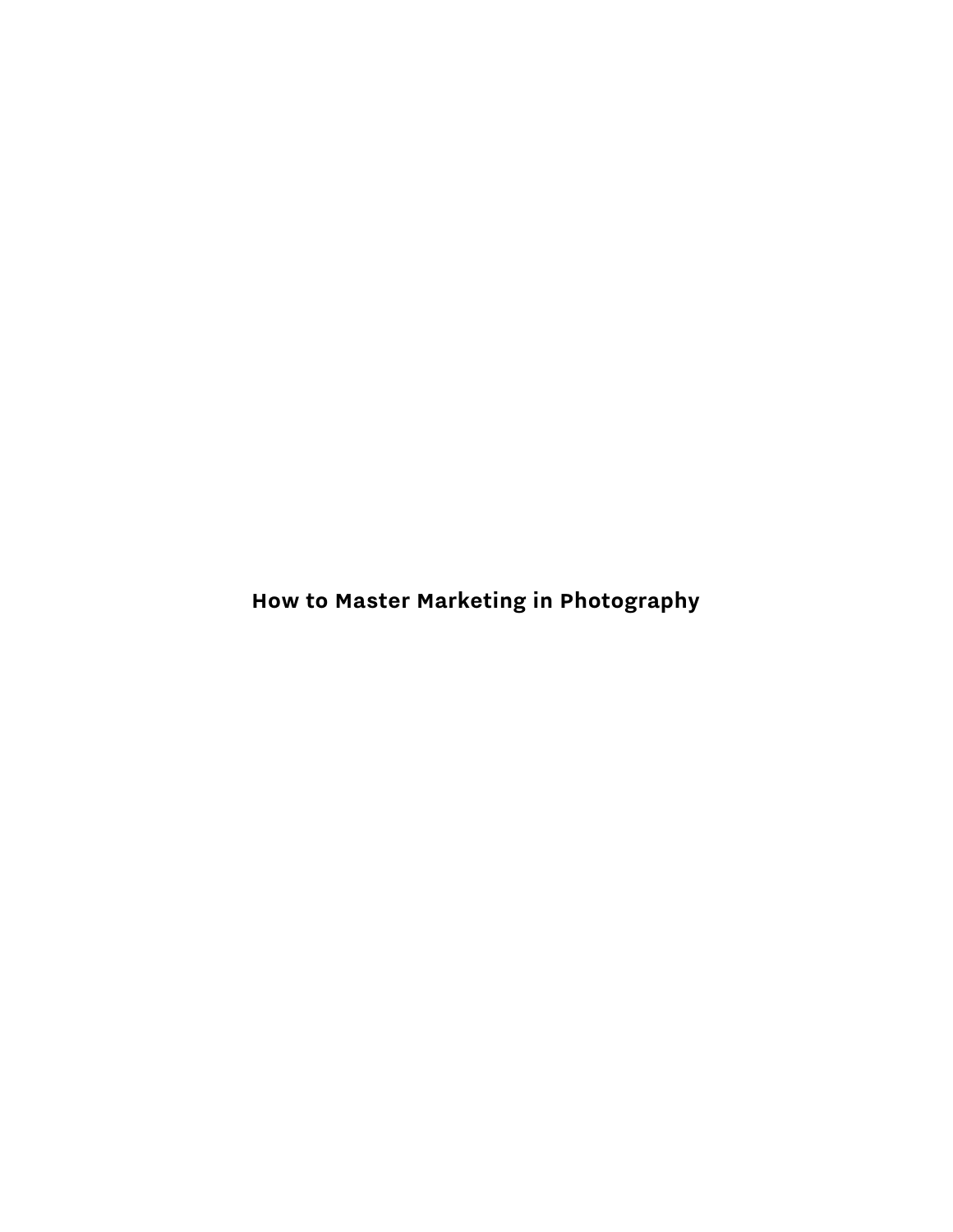# **How to Master Marketing in Photography**

To be a successful photographer, you need to be *both* a great photographer *AND* a great marketer. To me, these two are integral (like the yin-yang).

## **Why does marketing get such a bad rep?**

This is my theory:

*In modern society, we are taught to be 'humble'. If we try to "show off", we are seen as doing something "evil"-- because when we are exceptional, we will make less exceptional people feel "bad" about themselves.*

Much of this is rooted in Christian morality. The idea that the "meek shall inherit the world". The idea that flexing, bragging, or "showing off" is synonymous with evil.

But yet innately-- we all desire to be different. We desire to be more influential. We all desire to have more powerful.

So this puts us in a tricky situation:

*How can we both humble AND successful?*

This was the simple idea:

*Put out good work, and cross your fingers and get "discovered".*

Furthermore, to "self-promote yourself" was considered illegitimate-- because to be 'discovered' by someone else was the only "legitimate" way of success (perhaps this notion arose from the Paris salons, and art world, from the 'Romantic' era).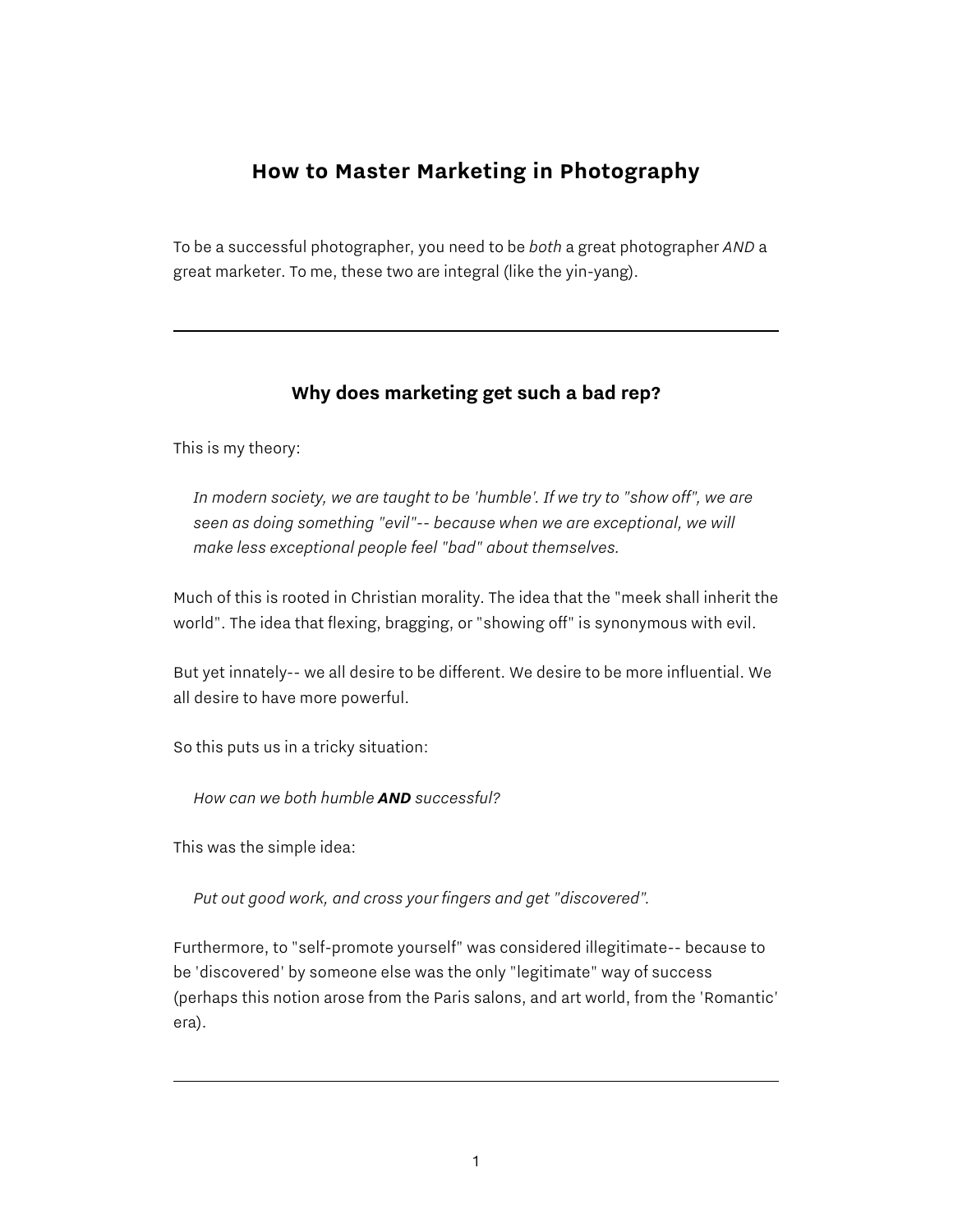#### **Do you believe in yourself and your own artwork?**

To be frank, I think **90% of marketing is courage**. Courage in yourself. Courage to put yourself out there; the possibility that others might hate on you, judge you negatively, etc.

Modern society is strange-- it has become a spectator society. It is easy to stand from the side-lines and criticize athletes, musicians, rappers, business people, entrepreneurs, and artists.

But to market yourself means to put your personal "skin in the game" -- to put yourself on the spotlight; the chance of getting attacked by others.

### **Marketing mindset**

So to start off, to master marketing-- you first teach yourself:

*Marketing isn't evil; marketing is good.*

When we think of marketing, we still have the negative view of a 'sleazy used car salesman'. Yet society *NEEDS* used car salesmen-- or else how can we sell used cars (in fact, more people *should* buy used cars-- better for our wallets, and better for the environment).

Anyways, the reason why marketing has such a bad reputation is because we see marketers as liars, dishonest, conniving, etc.

But this is my view on marketing:

*Marketing is putting your skin on the line, and saying, 'I am of high worth' and 'My artwork has high worth.'*

Because the notion of "value" or the notion of "worth" is all relative and subjective. Thus, **marketing is the art of conveying your value to others**.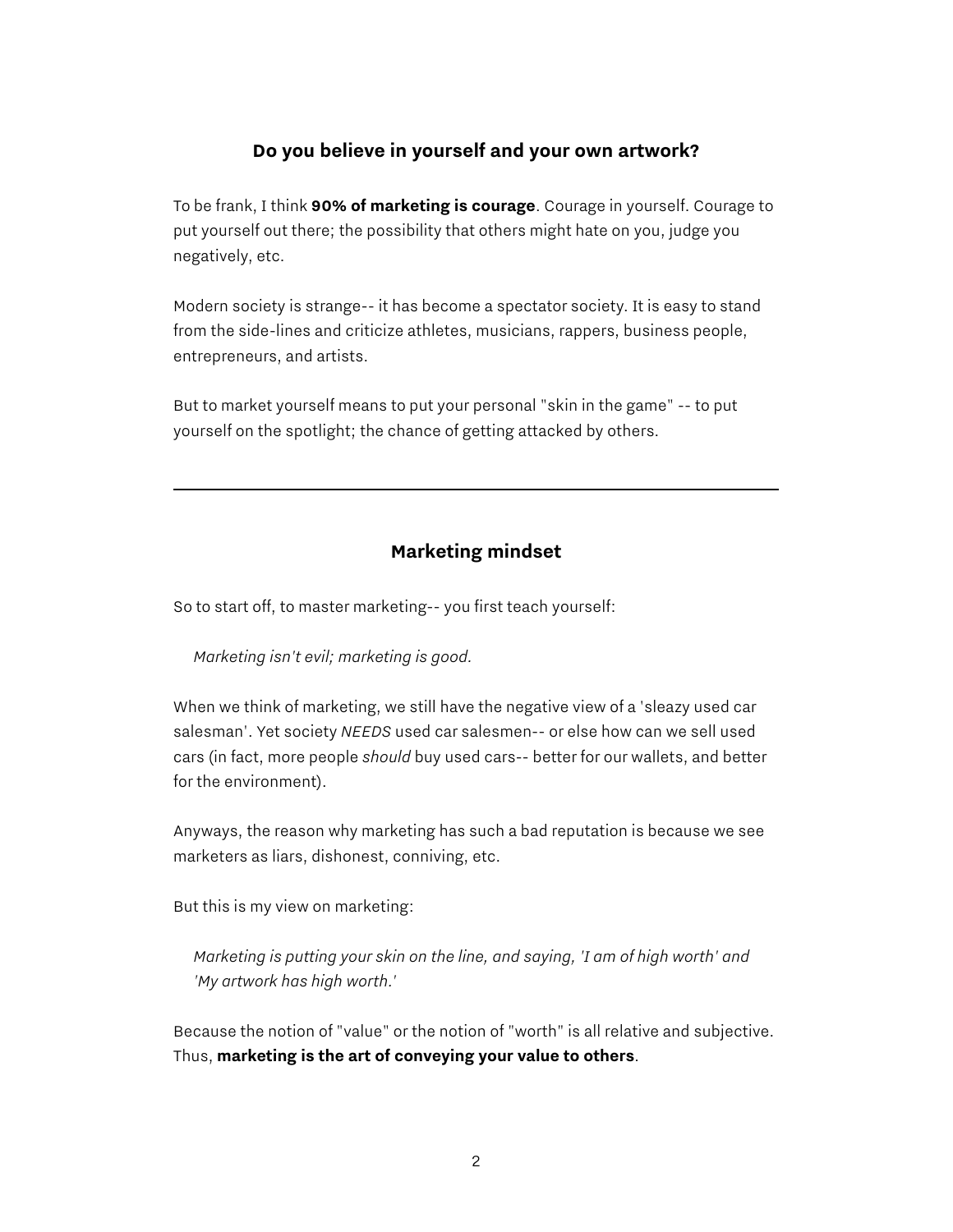#### **How to convey your value to others**

This is where the art of language is essential.

For example, as an assignment-- go to the Rolls Royce website, and read their marketing language. Then go to the Lamborghini website, and read their marketing language. What kind of emotion, mood, or attitude do they convey about their product and brand through the language, words, and visual imagery they use?

Basic ideas:

- 1. **Convey EMOTIONS**: You want to empower your client. You have to convey how your product or service will benefit your client. You must determine what their emotional desires are. How do you want them to feel? Empowered? Confident? Sexy? Powerful?
- 2. **Follow your gut**: I am anti-data. I am more interested in you following your own gut, and creating marketing language that aligns with your own attitude, and your own worldview. For example, Steve Jobs was big on Zen minimalism -- and his products and marketing message/imagery/wording reflects this. JAY Z came from the hood and became a billionaire. His marketing lyrics (his raps) reflect his own attitude. Thus the basic idea is this: **be authentic in what you believe in (whether you become rich or not, isn't something you can control 100%).**
- 3. Think of yourself as high-class, luxury: To be frank, this is my theory: the future of the economy will bifurcate into two ends-- super-low end (poor) and super high-end (hyper-rich). I go to the mall, and the companies that are thriving in today's modern economy are high-end brands. The middle-end brands are dying off. So perhaps the practical idea is this: **if you want to thrive as a photographer, either market yourself as a super-cheap photographer, or a super high-class expensive photographer**. AVOID THE MIDDLE! But I still think that if you want to be more profitable, best to go high-class.

#### **What can Ulysses teach us about marketing?**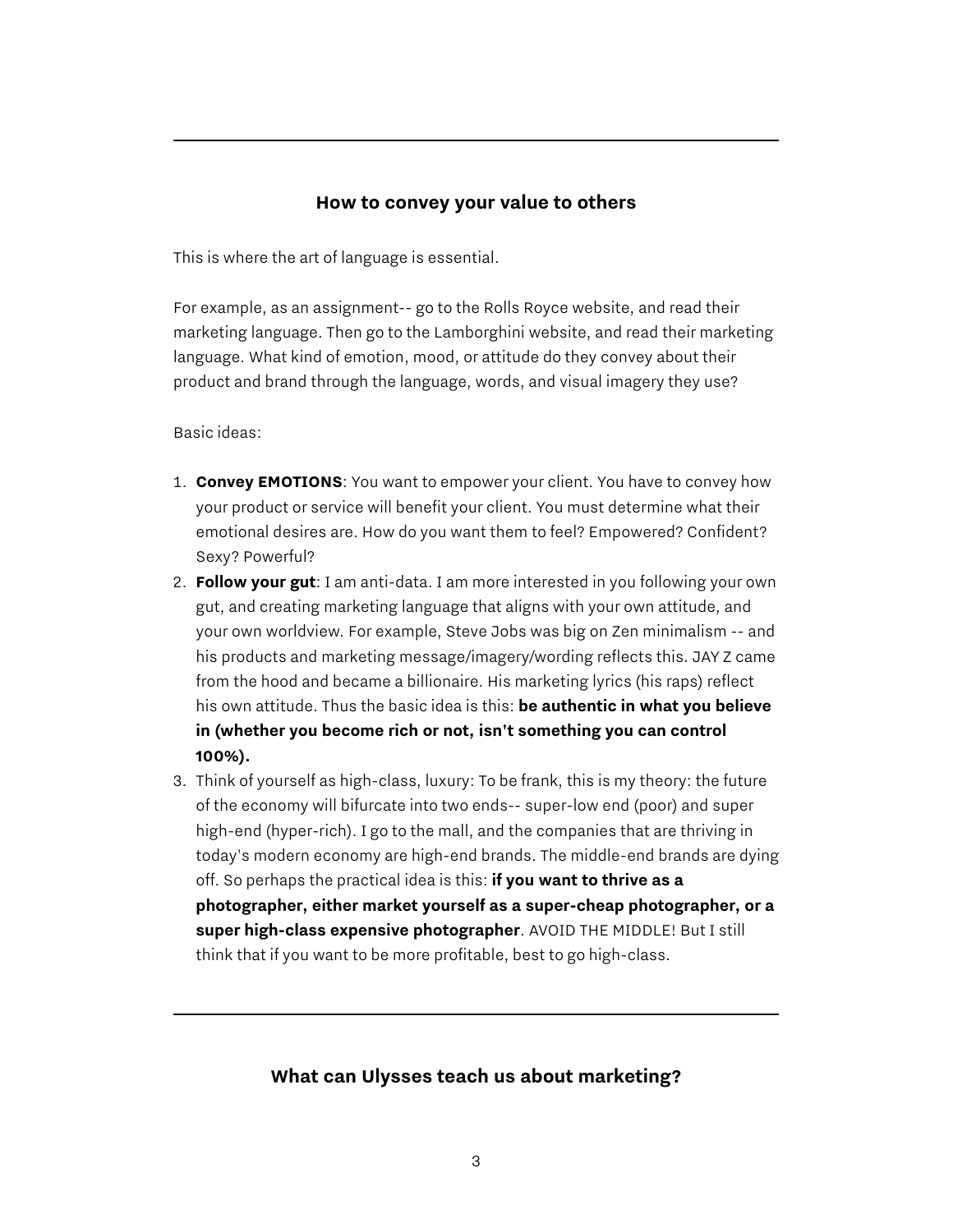I read the Odyssey -- and Ulysses is probably the master marketer, because he is the ultimate 'cunning', 'clever', 'trickster'. But these virtues are seen as positive in Ancient Greek philosophy.

If you think about the animal kingdom, the strongest, most fierce, and the must cunning/lying animals succeed.

Consider a chameleon -- when it blends in with the environment, is it telling the "truth"? Or is it "lying"?

If you are peacock, do you get a sexual partner by being dull and boring? Or do you strut, and have ridiculously bright colors?

My point is this:

*Marketing is amoral.*

Which means: **there is no morality in marketing. Just follow your own heart, and do what feels right to you**.

Don't feel guilty in marketing that you are "misleading" people. **All morality and ethics is subjective; there is no "ultimate" right or wrong forms of marketing**.

Just follow your own personal code of ethics.

#### **NEXT**

- 1. Build up your own website, blog, and brand. Pay for your own domain and platform.
- 2. Use your first and last name to market and brand yourself
- 3. AVOID THE MIDDLE at all costs. Either go super-cheap (free) or superexpensive.

More thoughts on marketing to come.